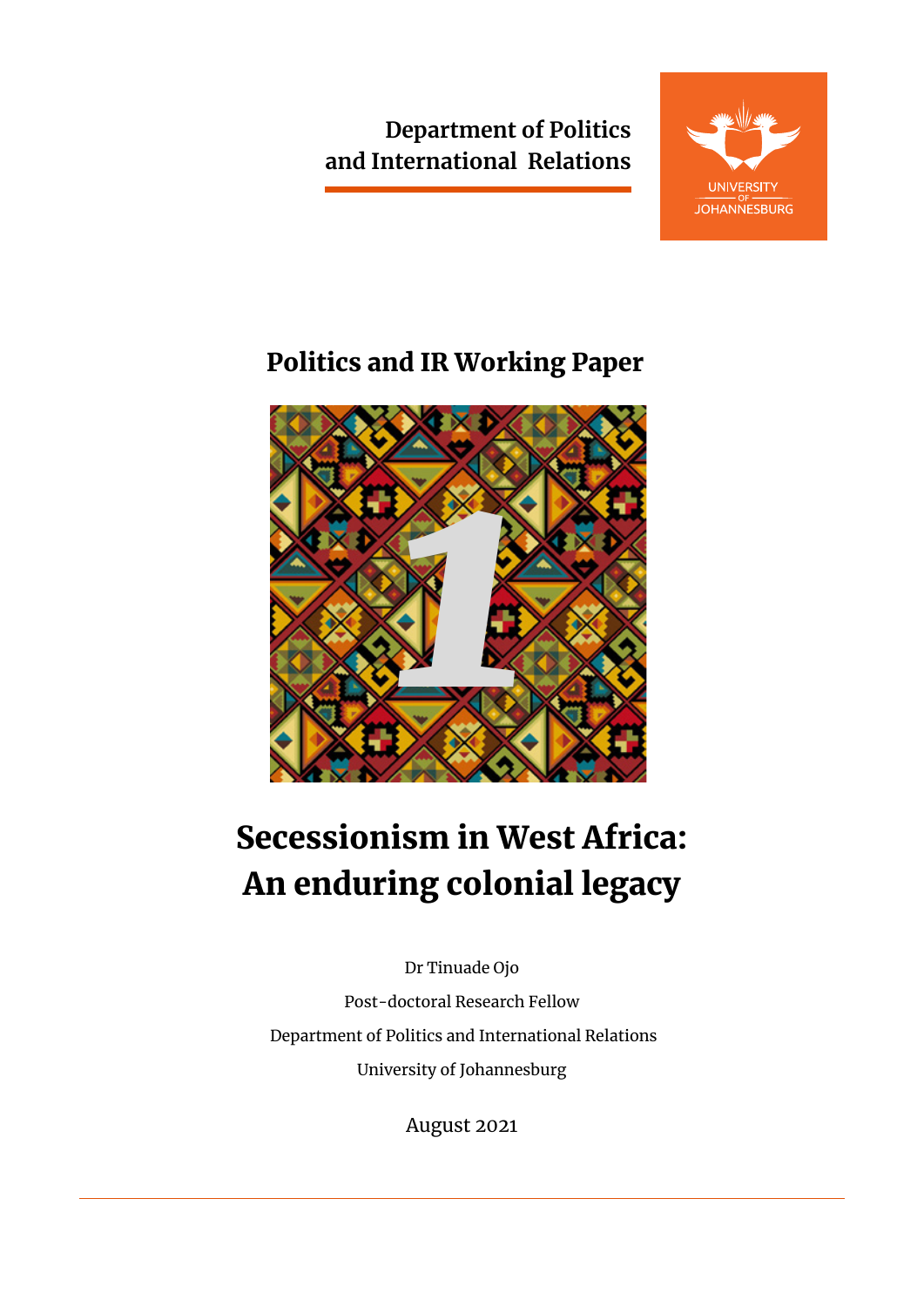#### Politics and IR Working Paper no 1

### *Secessionism in West Africa: An enduring colonial legacy*

Dr Tinuade Ojo Post-doctoral Research Fellow Department of Politics and International Relations University of Johannesburg

Published in September 2021 by the: Department of Politics and International Relations University of Johannesburg PO Box 524, Auckland Park 2006 Johannesburg, South Africa

Tel: +27 11 559 2896 Fax: +27 11 559 3038

#### **About the Working Paper Series**

This Working Paper Series (WPS) is an initiative of the Department of Politics and International Relations (DPIR) at the University of Johannesburg. It is aimed at providing scholars with a platform for sharing their developing academic work, and are based on presentations to a departmental audience. Issues covered include the full spectrum of African domestic and global politics as well as developments in other parts of the world. Readers are welcome to contact the authors, and engage with the text in other ways. Please contact the series editor, Dr Bhaso Ndzendze, at bndzendze@uj.ac.za.

**Series editor:** Dr Bhaso Ndzendze

**External language editor**: Riaan de Villiers

Designed and produced by Acumen Publishing Solutions

Disclaimer: The views expressed in this Working Paper do not necessarily reflect those of the Department or the University. All rights reserved.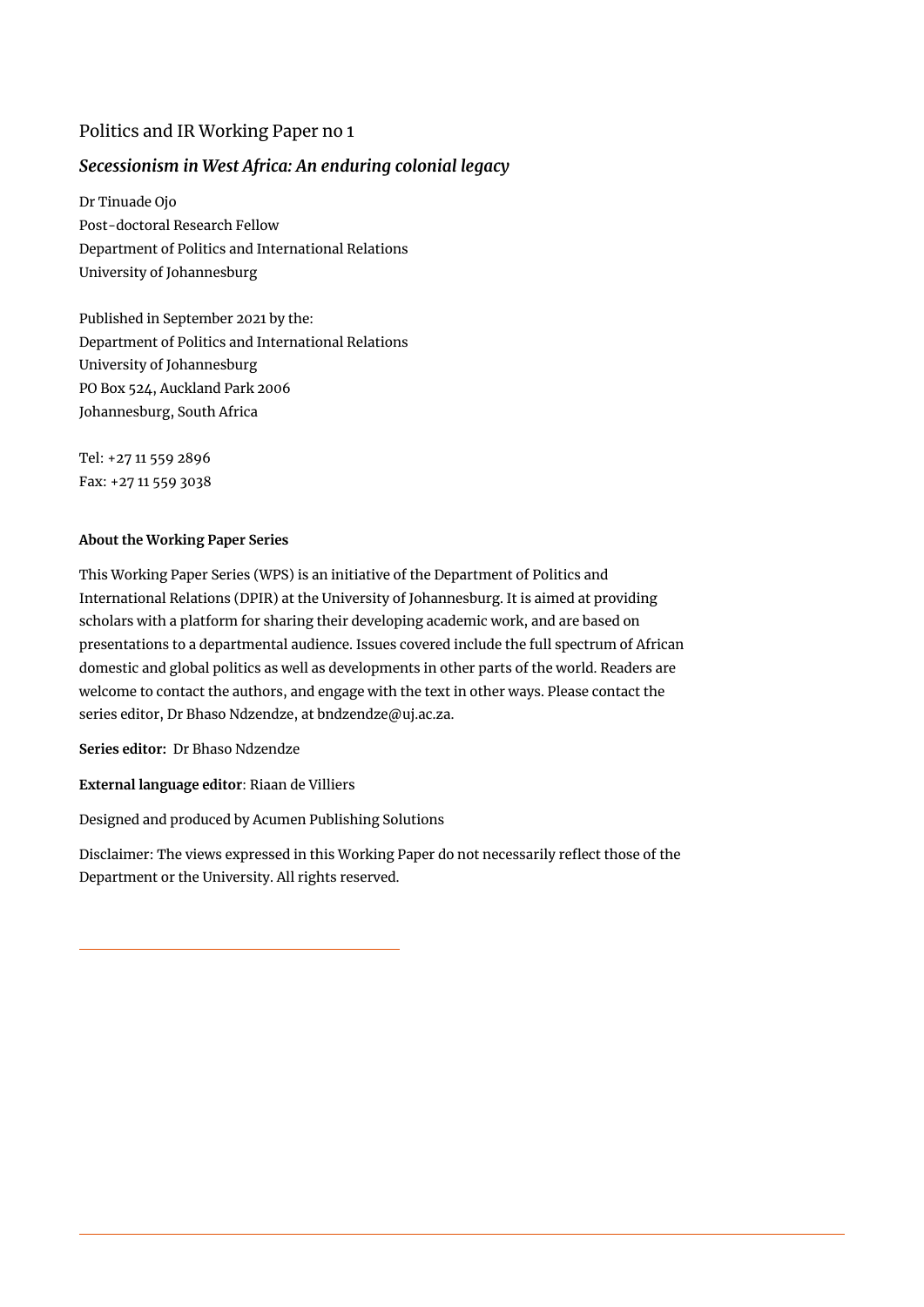#### Introduction

The West African region, bordering to the south and west on the Atlantic Ocean, comprises 16 countries with a population of 365 million (Boukari 2018). It includes the fabled African Ghana, Mali and Songhay Empires and the great kingdoms of Benin, Mossi and Ashanti. Historically, these empires and kingdoms covered huge land masses with diverse cultures, traditions and religions.

History traces the origin of secessionists to the colonial period, in which the entire continent was parcelled up without taking account of the socio-cultural background of African people (Englebert, Tarango and Carter 2002).

Boukari (2018) confirms that the Igbo, Hausa and some Yoruba were forced to live together in Nigeria. The Ewe ethnic groups were split among Benin, Togo and Ghana. The Mandinka, the descendants of the Mali Empire, were dispersed among Guinea Conakry, Cote d'Ivoire, Mali, Gambia, Guinea Bissau, and Senegal. Conrad (2005) reminds us that the Sorko and Tuareg of the Songhay Empire were divided and forced to live in Niger, Mali and Mauritania.

Boukari argues that this situation has led to the proliferation of secessionist movements across Africa, triggering social, political and economic crises in West Africa in particular. Analysts widely agree that arbitrary partitioning was the root cause of secessionist movements. Their growth has been bolstered by poor governance, unemployment, a lack of solid democratic institutions, corruption, ethnic marginalisation, and the unequal sharing of resources due to superficial decentralisation policies, as in Nigeria.

Morocco, Angola, Cameroon, Sudan, Ethiopia, Mali, Nigeria, Niger and Senegal have dealt with secession crises for decades. Most of these secessionist movements have declined due to military interventions and a 'stick and carrot' approach. In order to avoid the advent of separatist movements, national governments promise their constituents social, political and economic reforms. Failure to deliver on these promises lead to discontent and eventually to violent protest, possibly worsening into civil war. Some secessionist movements have sought to advance their cause by legal means,

while others have resorted to violence. Violence fuelled by long-standing grievances eventually undermine peace, security, and economic development.

In West Africa, secessionists gained ground in Mali, Nigeria (Biafra), Senegal (Casamance) and Ghana (Togoland), leading to increased guerrilla and terrorist activities. In Ghana and Nigeria, the leaders of these movements were arrested and sent to prison (Conrad 2005). Southern Senegal has seen a long-standing conflict between the government and the MFDC (Movement of the Democratic Forces of Casamance), which wants the Casamance region of Senegal to become independent (CDD 2017).

Tuareg separatist groups started insurgencies in Mali and Niger, aimed at creating an independent state named Azawad. While the movement made headway in Mali, it failed in Niger, which led analysts to consider how the Niger government managed to avert this crisis despite having the same political history as Mali. As a result, scholars have examined how the Niger government addressed the grievances, its decentralisation policy, its strategy for deterring insurgents, and the role of the international community. According to Boukari (2018), the Niger experience holds lessons for most West African countries about how to mitigate secessionist movements.

#### Secessionist movements in Nigeria

Nigeria is widely regarded as a deeply divided country. From its inception as a colonial entity, Nigeria has faced a perennial crisis of territorial or state legitimacy, challenging its efforts at national cohesion, democratisation, stability and economic transformation (Boukari 2018).

In contemporary Nigeria, the threat of secession and general disintegration remains dangerously present. Ethnic nationalism and militarism and minority and majority agitations are fuelling social disharmony on an unprecedented scale. Their causes are arguably as serious – or even more serious – than the pre-1967 factors that led to the civil war. Today, the drums of terrorism, insurgency and secessionism sound louder in Nigeria than ever before. Psychologically, Nigerians are growing apart. The political elites have positioned themselves as enemies of the state. At one stage, some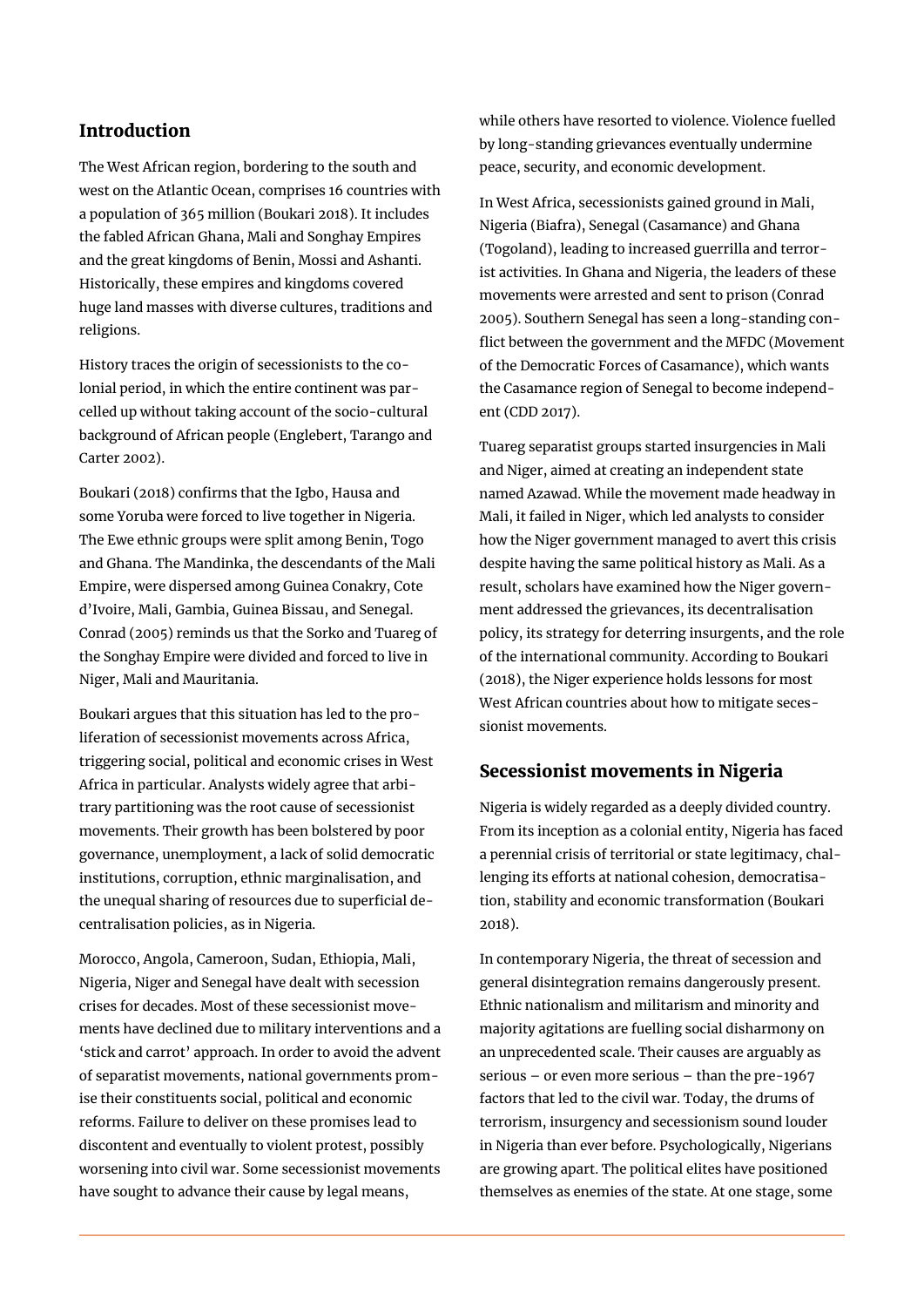threatened to make Nigeria ungovernable and to open the floodgates of terror.

Given this, it does not come as a complete surprise that the American Central Intelligence Agency (CIA) forecast Nigeria's disintegration by 2015. This has not happened, but Nigeria is by no means out of the woods, with ethnic intolerance and suspicion on the rise. The Northerners feel they are born to rule over the Southern infidels, and the Southerners are suspicious of an insidious Islamisation or Fulani agenda. The undeclared war among Nigerians is concerning and unsettling. Moreover, the disintegration of Nigeria could trigger or worsen secessionist tendencies across Africa (Oyebode 2019).

#### The evolution of Nigerian federalism

Nigeria is a large and very diverse society, encompassing three major ethnic groups – the Hausa/Fulani, Yoruba and Igbo – plus more than 200 others. Each of these groups dominated one of the three regions that existed before Nigerian independence.

In response to this diversity, and in line with their philosophy of indirect rule, the British colonial authorities gradually introduced federal forms of governance. The foundation was laid by the amalgamation of Northern and Southern Nigeria in 1914. They were recognised as near autonomous entities, and were administered in different ways (Nigerianscholars.com).

Under the 1946 Richards Constitution, the country was divided into three regions, namely North, East, and West. However, there was no constitutional division of powers between the centre and the regions, and the regional assemblies had no legislative powers. The Macpherson Constitution of 1951 empowered regional legislatures houses to make certain laws. However, these were subject to the approval of the central government (ibid).

The Lyttleton Constitution of 1954 introduced true federalism with a division of legislative powers between the central and regional governments. It also provided for the appointment of regional premiers. Despite this, various minority groups began to demand greater autonomy.

With independence approaching, leaders of minority groups began agitating for their own independent states. Alternatively, they demanded constitutional safeguards as guarantees against their potential domination by majority ethnic groups in an independent Nigeria.

#### The Willink commission

In 1957, a commission of inquiry – the Sir Henry Willink Commission – was set up to 'enquire into the fears of minorities and means of allaying them'. Significantly, the commission found that these problems could not be resolved by creating more states or regions. Instead, it recommended that the interests of minorities be safeguarded by entrenching fundamental human rights in the federal constitution, thus promoting social integration. Added to this, the police should be brought under federal control; minority areas should have special councils; and a special development board should be created for the Niger Delta areas. The Independence Constitution of 1960 largely followed the federal structure introduced by the Lyttleton Constitution, and incorporated extensive 'fundamental rights'.

Despite this, demands for autonomy continued and grew more complex. In 1962, parliament agreed to create a fourth (the mid-Western) region. Demands for more states even persisted under military rule. In 1967, the then military ruler, Lt. Col. Yakubu Gowon, created twelve states out of the former four regions. The Murtala-Obasanjo regime added seven states, and the Babangida administration created two more in 1987 and nine more in 1991 to bring the total to 30. In 1996, the Abacha regime created six more states, bringing the total to the current 36 (ibid).

#### The Biafran War

In the meantime, pressures for autonomy had led to a bloody civil war. In 1966, a group of young military officers, most of eastern extradition, attempted to effect a change of government. Even though the coup failed, some northern leaders were exterminated, which led to northerners turning against easterners living in the north. As a result, easterners fled back to their regions, and began to ramp up demands for independence.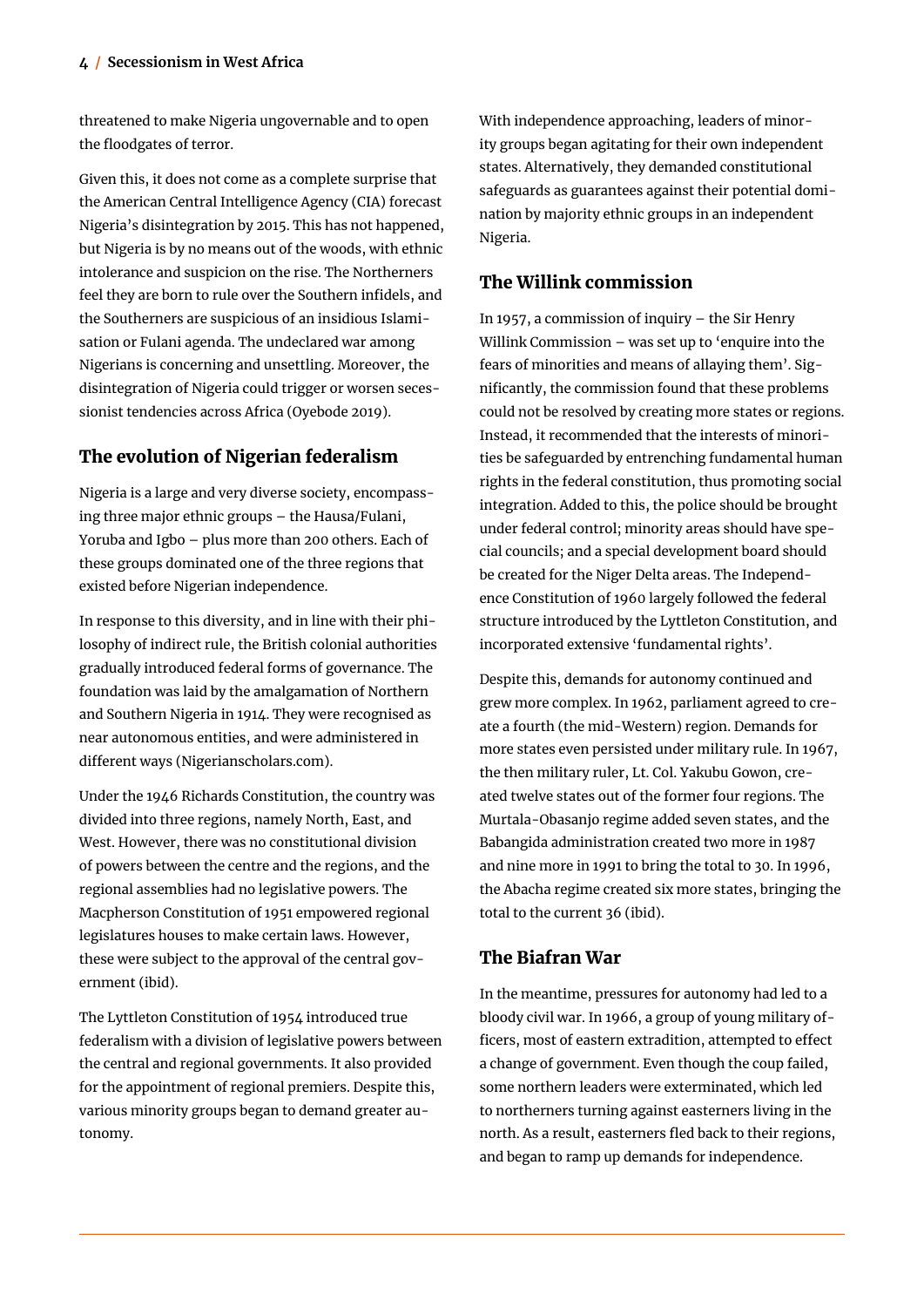*The secessionist movement continues to be a problem in Nigeria as the secessionists in each region react constantly to any political, economic or social crisis.* 

On 30 May 1967, Lt. Col. Odumegwu Chukwuemeka Ojukwu, governor of Nigeria's Eastern Region, led an attempted secession in the form of the Republic of Biafra. Federal troops imposed a blockade, which led to mass starvation.[44] During the two and half years of the war, there were about 100 000 military casualties, while between 500,000 and 2 million Biafran civilians died of starvation.[45] The Biafran forces surrendered in January 1970, and the Federal government reasserted its control over the territory. However, secessionist movements have gradually re-emerged. According to Oyebode (2019), the Niger-Delta Avengers (NDA), Independent People of Biafra (IPOB), the Odua People's Congress and the Arewa Boys all pose challenges to nation-building.

#### Dimensions of secessionism

Insurgency has assumed different dimensions in different geo-political zones. Today, the Niger Delta Avengers (NDA) and other militant groups maintain a presence in the Niger-Delta area. The Independent People of Biafra (IPOB) are campaigning in the south east, and Boko Haram and the Islamic State of West Africa hold sway in the north east. Moreover, banditry posts a major security threat in the north west. While the Odua Peoples' Congress and Arewa Boys are less active, they also pose continued challenges to nation-building.

On several occasions, the Nigerian government reacted to secessionist movements by tracking down and arresting the perpetrators. Despite these crackdowns, groups continued to advocate an independent state of Biafra through non-violent means. The Movement for the Actualization of the Sovereign State of Biafra (MAS-SOB), renewed by Ralph Uwazurike in 1999, employed secessionist strategies such as raising Biafran flags in public places, peaceful marches and protests, the and issuing of a Biafran currency and passport contesting the right of the Nigerian state, which was eventually termed a violent protest.

On 5 June 2014, the BZM, a more violent group, attacked the Enugu State Broadcasting Service (ESBS) and the Enugu State House of Assembly. The IPOB, a more aggressive movement founded in 2012, started a Radio Biafra, which was used for propaganda, and its actions have had severe socio-political and economic consequences.

In May 2017, the Nigerian government labelled IPOB a terrorist group when its leader, Nnamdi Kanu, who had been arrested on several occasions, ordered a home strike in all the south-eastern and southern states All economic and social activities were brought to a halt, with far-reaching consequences (Oyewole 2019). On 14 September the same year, the Nigerian government launched a military crackdown called 'Operation Python Dance' in Abia state, closing down Radio Biafra and arresting Kanu along with other members (Oyewole 2019).

According to the Centre for Democracy and Development (2017), the reasons for the Biafra insurgencies include a war consciousness, the continued neglect and marginalisation of Igbos in Nigeria, the government's inability to resolve group grievances and crises, and sustain a nation-building process, and weak democratic institutions.

The secessionist movement continues to be a problem in Nigeria as the secessionists in each region react constantly to any political, economic or social crisis. Factors triggering responses by secessionist movements in Nigeria include police brutality, corruption, patronage and nepotism, sectionalism and poor governance, high inflation, escalated oil prices, leadership insensitivity and structural inequality (Obi-Ani et al 2020). All these problems and many more have led to persistent secessionist issues in Nigeria.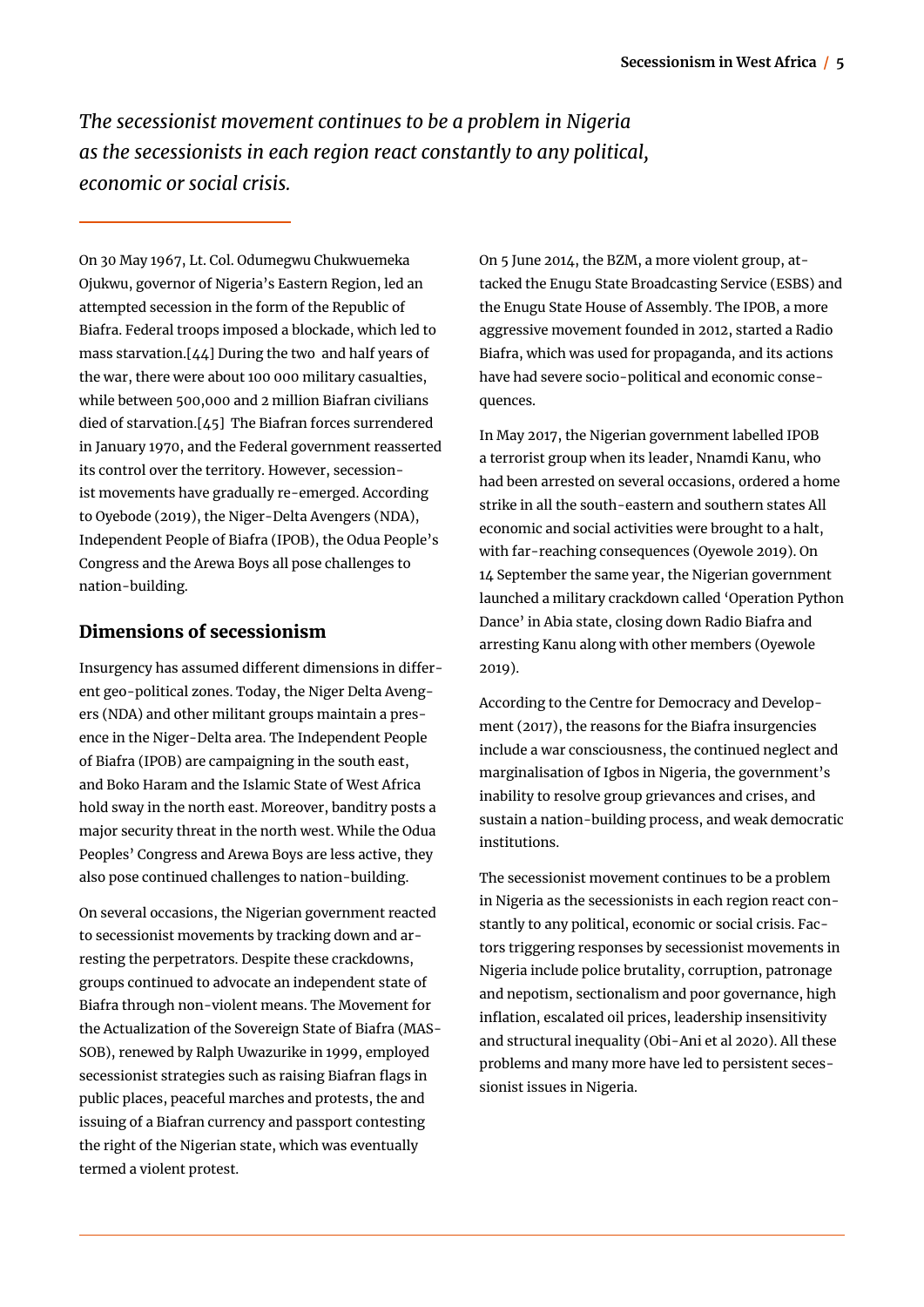### Proposals for countering recurrent secessionism

What can be done to subdue the separatist movements? First, the Nigerian government needs to ensure that national resources are effectively controlled and exploited. Second, policing needs to be decentralised in order to address local needs. Third, local communities and relevant stakeholders must be included in policymaking and implementation. Fourth, effective dialogue and mediation should take place between the federal government and constituents in the South East, thereby contributing to a process of healing and reconciliation.

Governance should improve, and the government should be encouraged to stop its drift towards authoritarianism and ignoring the pleas of the regions. It government should further protect the environment, facilitate economic reform, and ensure the political freedom of citizens.

Trade should be liberalised, and macro-economic policies aimed at strengthening the market should be adopted. Monetary policy should also be reformed and liberalised. Lastly, some analysts have proposed that the presidency should rotate among regions, to avoid the status quo of one region exerting a monopoly on power.

To conclude, Nigeria is struggling economically. Many manufacturing companies have moved to neighbouring countries such as Ghana. The country is sliding ever deeper into a foreign and domestic debt trap, but without productive expenditure, and unemployment is spiralling. Except for the political class which is enjoying the fruits of continued membership of the Commonwealth, people are swimming in want and poverty. To blunt the impact of the secessionist movements, all these trends need to be reversed. The government must become more accountable, reform the economy, and return to productive nation-building.

#### References

Boukari, M A. 2018. The Rise of Secession Movements in West Africa and its Security Impact on the Region. Master's Thesis, Faculty of the US Army Command and General Staff College.

Centre for Democracy and Development. 2017. Secessionist Movements. West Africa Insight, 5(1), pp 1-41.

Conrad, David C. 2005. Empires of Medieval West Africa: Ghana, Mali, and Songhay. New York: Shoreline.

Englebert, Pierre, Stacy Tarango and Matthew Carter. 2002. Dismemberment and suffocation: a contribution to the debate on African boundaries. Comparative Political Studies, 35(10), pp 1093-1118.

Mommoh, Z. 2019. Underdevelopment, secession, and the quest for social justice in Nigeria: a sociological review. Salem Journal of Management and Social Sciences, 3(3), pp 135-153.

Musah, C P. 2021. Cameroon-Nigeria Relations in the face of secessionist tendencies in both countries. International Journal of Liberal Arts and Social Science, 9(1), pp 1-20.

Nigerianscholars.com [online]. Nigerian federalism – eight lessons. At https://nigerianscholars.com/

Obi-Ani, N A, J N Okwuchukwu and P Obi-Ani. 2020, 'Indigenous Peoples of Biafra (IPOB) and the renewed quest for Biafra'. Cogito, 12(3), pp 2066-7094.

Oyebode, M O. 2019. Migrant and siaspora cash inflows and the opacity of insurgency funding in Nigeria. Journal of Social Sciences, 3(1&2), pp 1-28.

Oyewole, Samuel. 2019. 'The fracturing of pro-Biafra nationalist movements'. African Conflict and Peacebuilding Review, 9(1), pp 1-23.

Stefan, B and C Conrad. 2015. The past as history. In National Identity and Historical Consciousness in Modern Europe. Basingstoke.